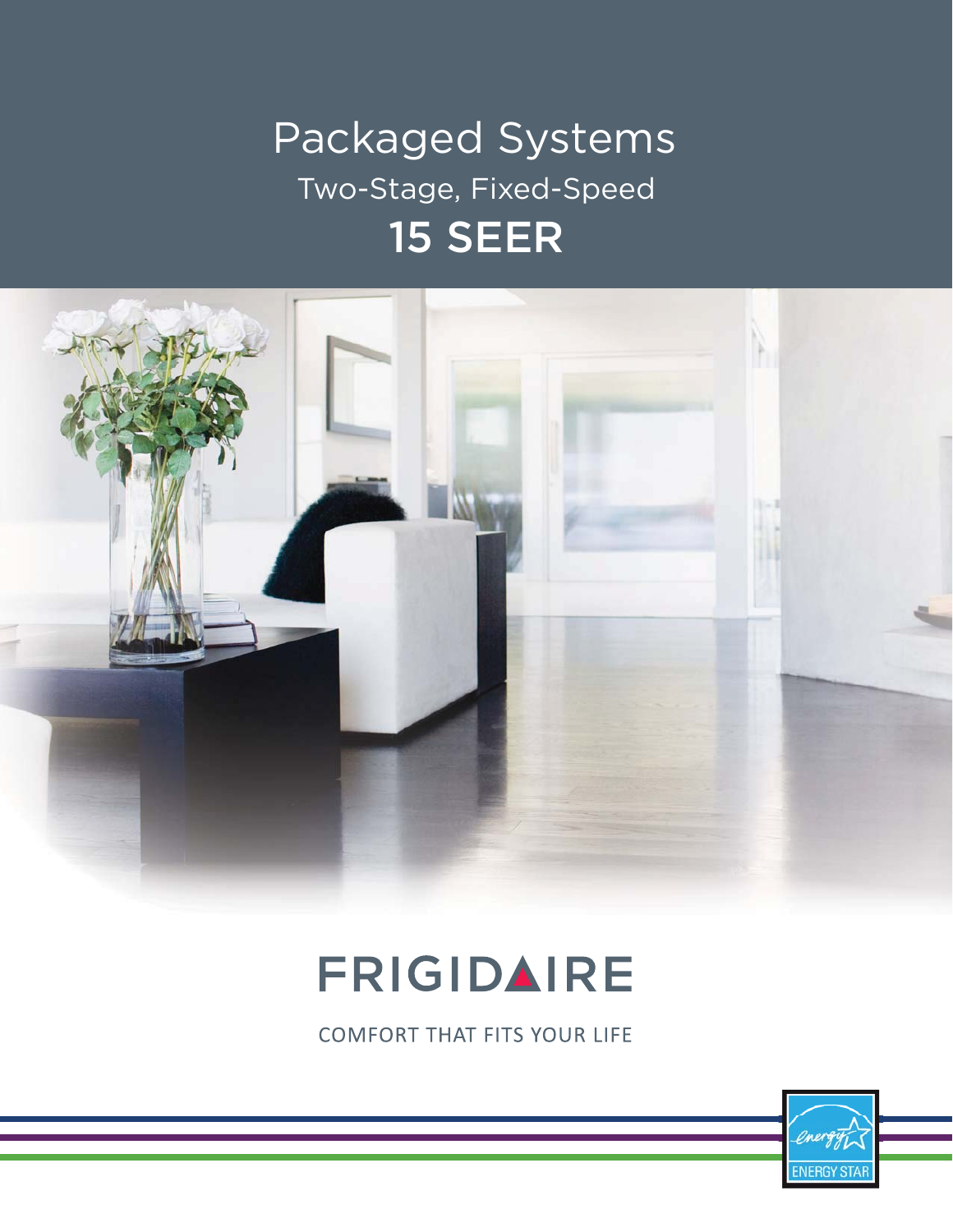

## TOTAL HOME COMFORT AND WHAT IT MEANS TO YOU

Total home comfort depends on many variables. Variables such as your home's square footage, number of floors, the sun's exposure on your home, the area of the country your home is located in, materials your home was constructed from, and your own personal comfort choices.

Frigidaire has developed a full line of packaged air conditioners and heat pumps, gas/electric packs and accessories to allow you to maintain total home comfort year round.

### What having a 15 SEER packaged system means.

Your packaged system's cooling efficiency is measured by Seasonal Energy Efficiency Ratio (SEER). The higher the SEER rating, the more efficiently your unit operates. Increased efficiency translates into savings in utility costs.

### Frigidaire fits your life.

- **•Delivering peace of mind unit after unit.** Every unit is triple checked at each manufacturing stage. This is an average of 72 quality checks as your unit was built. In addition, all electrical and mechanical components are 100% fired and tested on the manufacturing line. You are assured the highest quality packaged system being delivered to your home.
- **•Extending the life of your unit.** High quality does not just happen. It must be engineered from the start. All packaged systems are designed for maximum performance.
- **•Total comfort never felt so good or sounded so quiet.** Great airflow and quiet performance are part of the Frigidaire comfort equation.



**•Built to last.** From a long-lasting motor to the one-piece orifice, your unit will provide years of trouble-free and reliable service. Wire guard coated with earth-friendly epoxy along with hail mesh protect coil against flying debris.

FRIGIDAIRE

**COMFORT THAT FITS YOUR LIFE** 

#### Energy savings.



Annual costs based on 36,000 Btu unit, 1,500 cooling load hours, and .08/kwh. Actual costs may vary depending on climate conditions, energy rates and patterns of usage.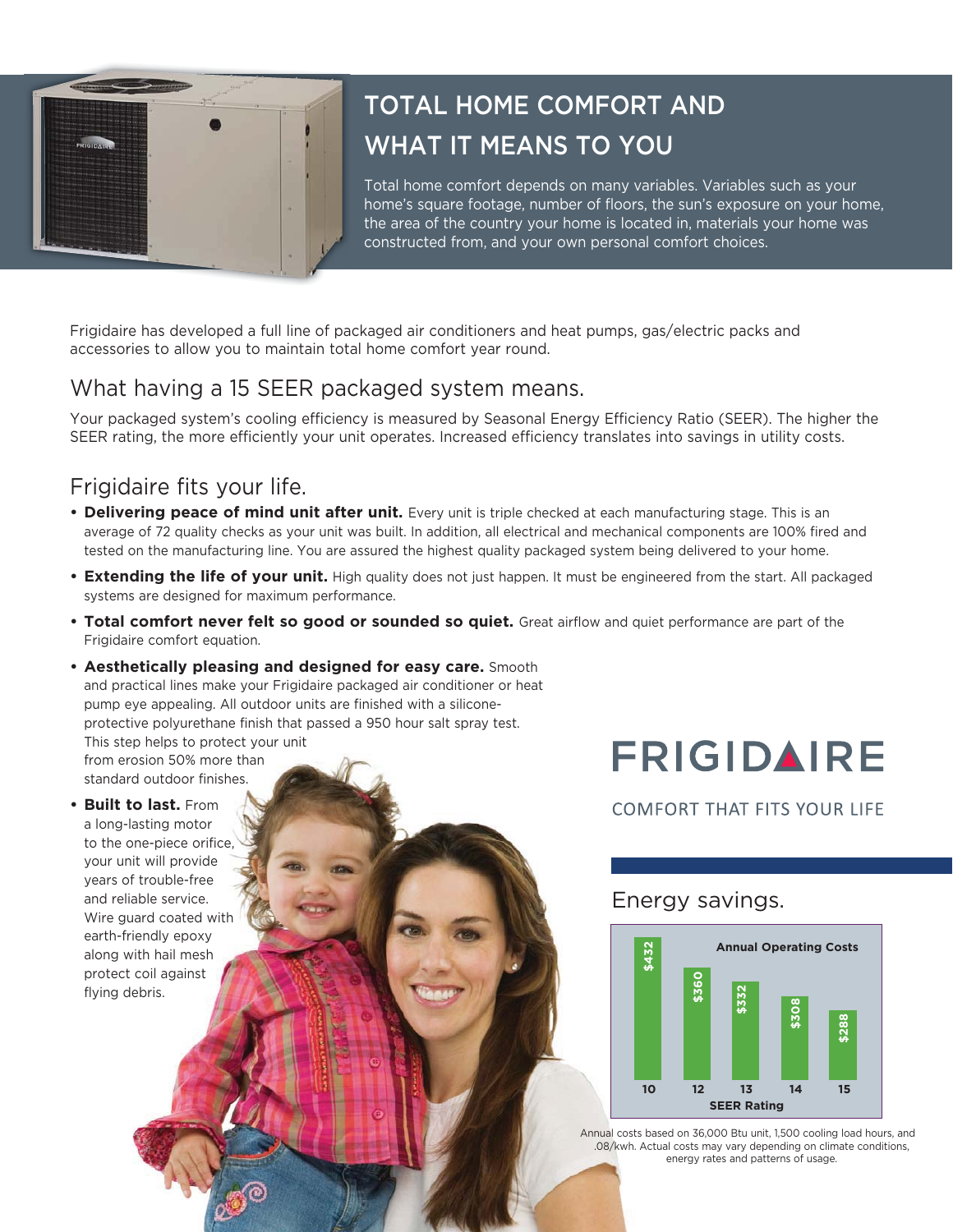

#### A compressor you can count on.

Your Frigidaire two-stage, fixed speed packaged air conditioner or heat pump has been carefully designed and engineered to give you outstanding energy efficiency and years of trouble-free operation. Frigidaire uses only proven components like the Copeland® scroll compressor. It's the leaders' choice for efficiency, durability and longevity. Two-stage heating and cooling operates at lower capacity during mild summer days and at full capacity during hotter ones. Because these units run at a reduced capacity, they provide better comfort and perform more quietly than single-stage units. The fixed-speed ECM™ direct-drive motor provides higher torque and operating speeds for improved air flow capacity.

## The benefits of a packaged system.

Unlike most heating and cooling systems, which are divided into outdoor and indoor sections, a "packaged" system includes all the components necessary to heat and/or cool your home in one, convenient unit. Depending on structural limitations and available space, packaged systems can be installed on the roof or at ground level on a slab. The choice in a packaged unit will either be a heat pump, an air conditioner or a combination furnace and air conditioner called a gas/electric packaged unit.

Typically, in milder climates, heat pumps will suffice to perform double duty. Even if temperatures are near freezing, they can extract heat from outside air, then transfer it inside to become a highly energy-efficient heat source. Similarly, by reversing the flow of refrigerant with a switchover valve, a heat pump can also extract heat from the inside, then transfer it outside to cool the house. In the case of a packaged air conditioner, it provides cooling–and warmth if needed by a electric heating strip. Where climates require more heating capacity, a combination air conditioner and gas furnace packaged unit, "gas pack," delivers improved energy efficiency.

|                                              | Extra High<br>Efficiency | Heating<br>Efficiency | Two-Stage | Fixed-Speed | <b>ENERGY STAR</b>            |
|----------------------------------------------|--------------------------|-----------------------|-----------|-------------|-------------------------------|
| 15 SEER<br>Small Packaged<br>Air Conditioner |                          | N/A                   |           |             | energy,<br><b>ENERGY STAF</b> |
| 15 SEER<br>Small Packaged<br>Heat Pump       |                          | 8.0<br><b>HSPF</b>    |           |             | <b>ENERGY STAR</b>            |

#### Energy Definitions.

#### **SEER (Seasonal Energy Efficiency Ratio)**

Measures cooling performance on air conditioners, heat pumps and gas/electric package products.

#### **HSPF (Heating Seasonal Performance Factor)**

The measure of the average number of Btu's of heat delivered for every Watt-hour of electricity used by the heat pump over the heating season.

#### **AFUE (Annual Fuel Utilization Efficiency)**

It measures the amount of heat actually delivered to your house compared to the amount of fuel that you supply to the furnace. Thus, a furnace that has an 80% AFUE rating converts 80% of the fuel that you supply to heat - the other 20% is lost out of the chimney.

As ratings increase, so does unit efficiency.